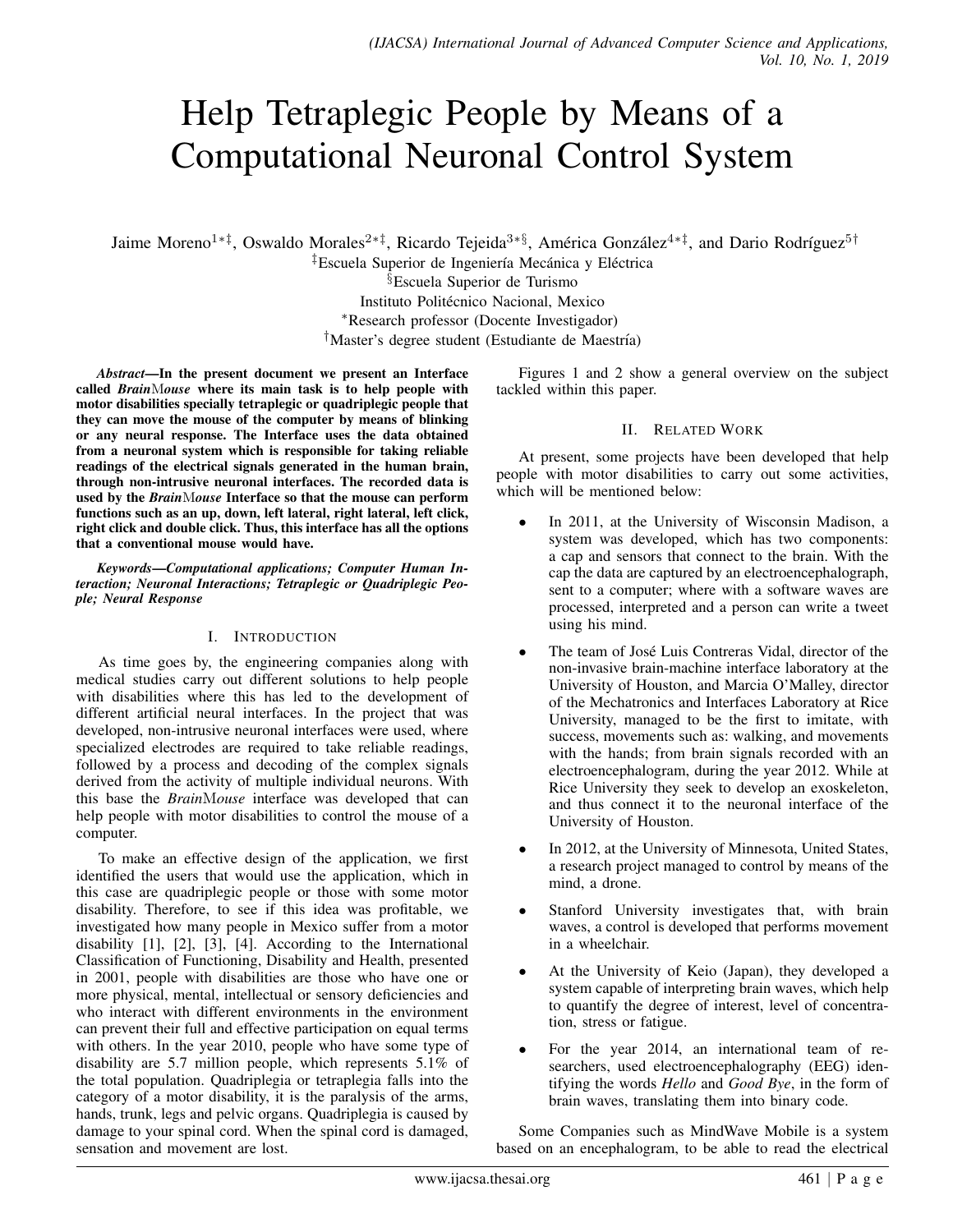signals generated in the human brain, then it interpret and send these signals with a bluetooth connection, not only to a computer but also a IoT (Internet of Things) system or Smartphone, in order to control these kind of devices with the mind. Several projects have been developed, among which the following stand out:

- Fatigue and sleep detectors, through a car seat with EGG sensors to detect, in the driver, the mental state of drowsiness, symptoms of fatigue. Alerting the driver, suggesting that he rest and avoid an accident.
- Brain Wave TV, is an application developed for smartTVs, allows to change the channel on a smart TV simply through brain activity.
- The BCI (Brain Computer Interface), which uses NeuroSky Brainwave Mobile brain diaphragm encephalography, is upgraded with an Arduino module with Bluetooth *BlueSMiRF-Silver*, which establishes a wireless connection. With a medium filter the detection of the blinks of a person is made, whether voluntary or involuntary, the involuntary ones are despised, obtaining the blinks that the user made. The detection accuracy is approximately 90%.

Figures 1 and 2 show a general overview on the subject tackled within this paper.



Fig. 1. General Block Diagram of the Proposal.



Fig. 2. Experimental System.

## III. PROJECT ENVIRONMENT

## *A. Obtaining Data by Brain Signals*

In order to understand the functioning of the brain control or how the data are obtained by means of brain signals obtained with non-intrusive technology, different concepts had to be investigated [1], [5], [6].

Thus, a biosignal refers to the measurement of the electrical potential generated by large cell groups, which in turn is used in diagnosis or medical research. The origin of this signal can be caused by different physiological systems of the organism.

It is important to highlight that there are so-called excitable cells, which have the capacity to produce potentials from the electrochemical activity of their membranes. Since each type has a characteristic electrical activity, the measurement of this activity provides information on its operation. Almost all the physiological signals are of bioelectrical type, these have been classified as Electrocardiogram (Cardiac electrical activity), Electroencephalogram (Brain electrical activity), or Electrogastrogram (Gastric electrical activity), for instance.

The neuronal action potential is an electric shock wave that travels along the cell membrane, caused by the biochemical activity of adjacent cells, is generated by an ion exchange through the neuron's membrane. They are used in the body to carry information between tissues, they can be generated by several cells, but the most active are the cells of the nervous system to send messages between nerve cells, or from nerve cells to body tissues, they are the fundamental way of transmission, caused by an exchange of ions through the membrane of the neuron, Figure 3 [7], [8], [2], [9], [10].



Fig. 3. Neuron basic structure.

The conditions for a difference of action potential to occur is the ionic polarization between the internal and external part of the cell. When the cell is intact it is kept in negative values compared to the external environment, and when it is active its values are positive, during this change specific channels of sodium and potassium are opened and closed. These two elements undergo changes during the conduction of the electrical impulse, that is, they are necessary for the existence of the biosignal, Figure 4 [11].

In order to read this information it is necessary an Electroencephalography, which is a technique that records the electrical activity of neurons in a region called the brain, consisting of the brain, cerebellum and brainstem, and the spinal cord, which makes up the central nervous system, Figure 5 [3], [12], [13], [14], [4].

There are 3 types of neural captures:

- Deep capture (The most aggressive)
- When the electrodes are located on the surface: ◦ Electrocorticogram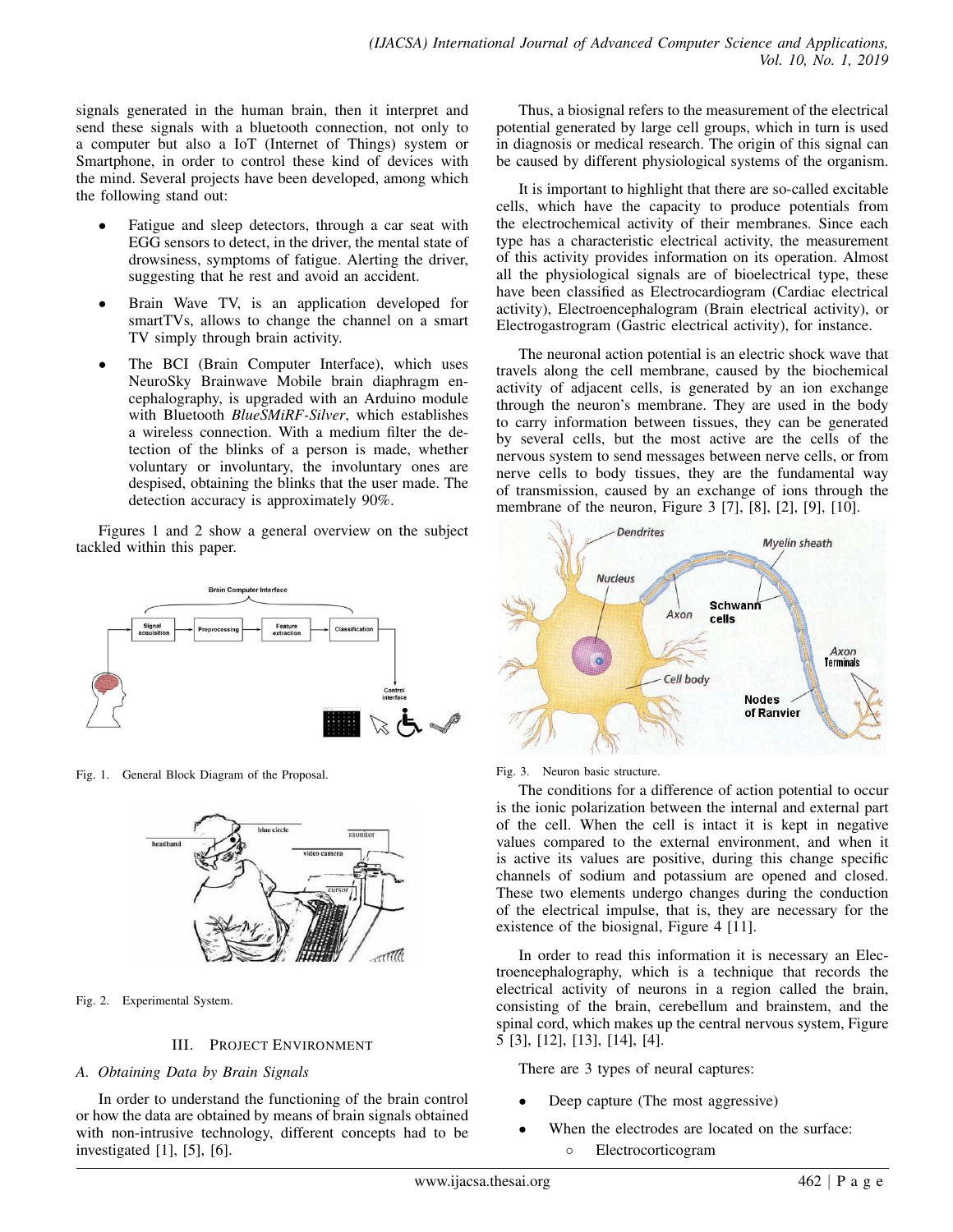

Fig. 4. Neural action potential (The MCAT 2015).

◦ Non-invasive (EEG): By nature EEG records show aperiodic signals, so they do not present well-defined patterns in general and consequently, it hinders their mathematical modeling in the space of time. However, its spectrum varies considerably with physical states and behavior, so that the study in the domain of frequency, has been the most used in neurological diagnoses

Alfa hannannnnan



Fig. 5. a)Types of EEG waves, b) Changes in brain activity.

The digitalization of bioelectric signals must be done through several channels, considering the demands of the action potentials to filter noise and interpret the neuronal activity in an appropriate action instruction.

One of the key elements in the interface is the electrode, which is responsible for capturing bioelectric activity or for applying electric currents to living tissues. In these cases only the sensing electrodes are used to measure the neuronal electrical potential. The neuronal interfaces are considered as bidirectional transduction systems, which allow to establish a direct contact between the technical device and the neurological structure, whose objective is to measure the bioelectrical signals of the body and the artificial excitation of the muscles and nerves. The neural interface comprises the electrodes or sensors, the internal connections (cables), the connections to the external processor, the circuits for the acquisition of the data and the controlling unit of the actuator system. Figure 6 shows an example of the anatomy of a EEG [15], [16], [17], [18]. The electrodes are made of metal plates used as a conductor, which is responsible for the transport of electrical current.



Fig. 6. EEG Anatomy

The electrodes can be classified into the following types, but in the case of biomedical applications there are two main categories :

- **Intrusive** 
	- Needle electrode
	- Implant electrode
- Non-Intrusive
	- Electrodes of metal plates
	- Suction electrodes
	- Flexible electrodes
	- Dry Electrodes

In the market there are different options that allow EEG portable reading and at low cost, compared to other more sophisticated medical options, among which the EEG diadems stand out[19]. It is possible to completely characterize the MindWave Mobile headset signals, as developers this information is very useful, and it gives a broad overview of the engineering applications that can be given for different projects, Figure 7 show the basics elements of this device[20], [21].



Fig. 7. NeuroSky Mindwave Mobile (Mindwave, 2011, NeuroSky support site).

## *B. Neuronal Patterns*

Measurements were made prior to the development of the application, these measurements allow to characterize in a general way, the neuronal patterns present in a person, under conditions of concentration, meditation and detection of flicker, by means of the MindWave Visualizer software.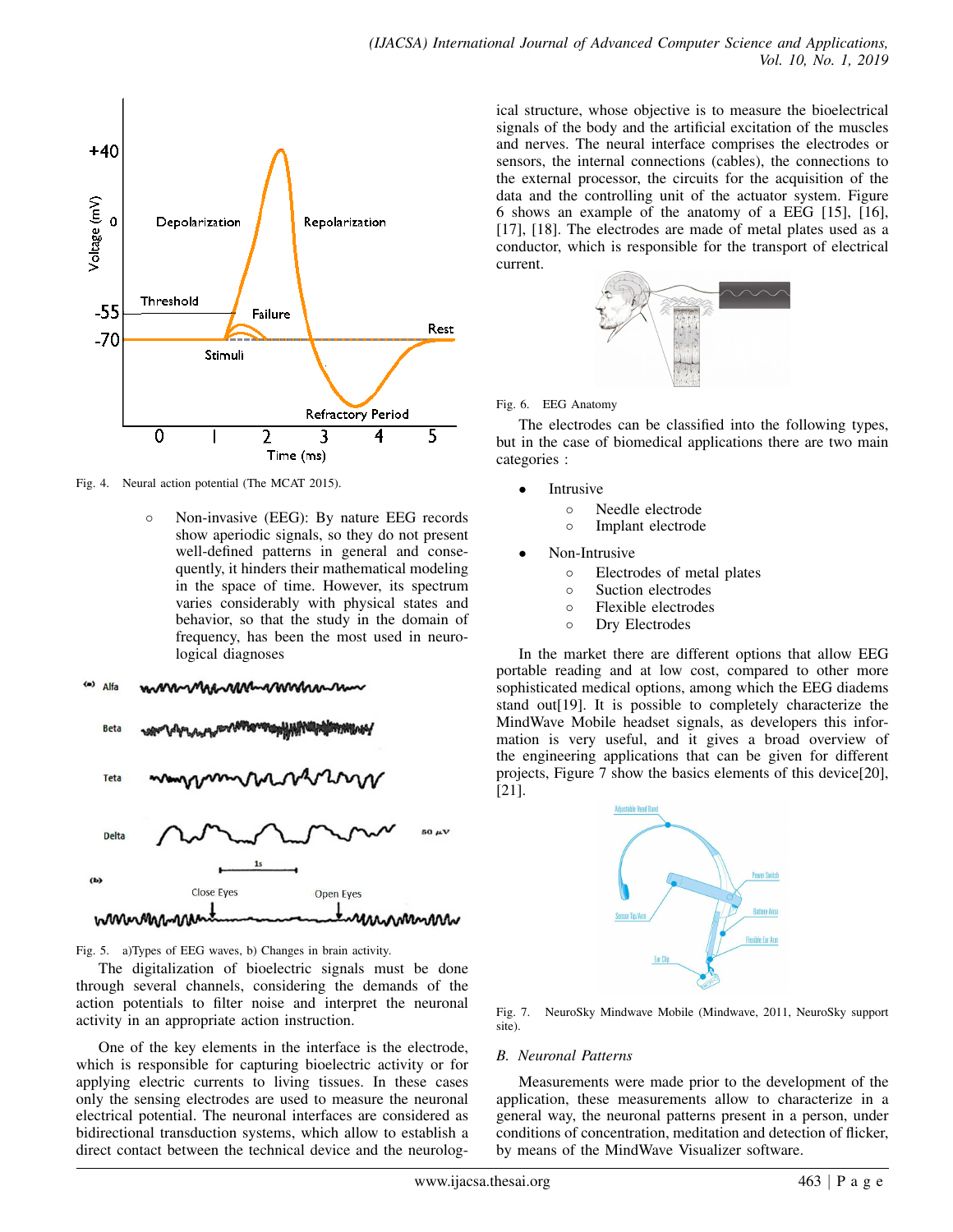TABLE I. VOLUNTEER PROFILE

| <b>Parameters</b>            | <b>Range or Percentage</b> |
|------------------------------|----------------------------|
| Age                          | 18-64 years old            |
| Gender                       | $(M)50\% - (W)50\%$        |
| Neuronal Clinical Background | 20%                        |

We use the Volunteer Profile showed in Table I. In this way, after having done the tests with the interactive software, it was obtained that, for high levels of concentration, the frequencies with greater brain activity are of the order of 28-70 Hz, plotting greater brain activity in the frequency bands of the Beta and Gamma regions. From Figure 8, for the state of meditation, the frequencies with greater intensity are of the order of 3-16 Hz, plotting greater brain activity in the frequency bands of the Delta, Theta and Alpha regions. For the samples obtained by performing the action of a simple blink, this produces a disturbance in the graph, where a considerable amplitude is seen in the maximum and a minimum, with amplitude less than 80% of the positive half cycle.



Fig. 8. Simple Blinking.

The biosensors acquired by the biosensor are represented in RAW (primary) data that take value within the range of: - 32768 to 32767. These values are digital representations of the voltage sensed by the real-time frontal electrode. The manufacturer's SDK documentation has a relationship between the potential difference and the two RAW types interpreted by the Neurosky headset. Equation 1 shows the RAW-Volts data relation.

$$
VOLTS = RAWdata \times \frac{\frac{1.8}{4096}}{2000} \quad [\mu V] \tag{1}
$$

Because the sampling frequency defines the speed at which RAW data is generated, this exceeds the attention span of the human eye.

## *C. Average Estimation of Simple Blinking*

To collect RAW data and measure primary data, 100 volunteers were gathered and asked to perform a natural blink with a pause of 5 seconds between each repetition until the 30 readings are taken, averaging arrives at 141 samples to be able to characterize simple blinking or Sb; remembering that the sampling rate is 512Hz and that the period is the inverse of the frequency, the average time of flashing duration can be calculated, multiplying the number of samples needed for the period of the sampling rate. Equation 2 shows the Average duration of simple blinking, Figure 9.

$$
Sb = \frac{141_{Samples}}{512_{Hz}} = 275.4 [ms]
$$
 (2)



Fig. 9. Scatter plot of the values acquired from a simple blink.

Figure 9 show the measurements t in the domain of negative values there is a large and noticeable difference between the data a certain volunteer, so for the purposes of precise control if we analyze the negative half cycle, the recorded data show a tendency to take values from -204 to -79, on the average.

## *D. Average Estimation of Double Blinking*

Then, the same procedure was done, but instead of the user making a simple blink, this time he was asked to do two blinks or double blinking  $(Db)$  in a row and pause for 8 seconds between each repetition of the blinks. On this occasion an average of 392 samples were obtained, which represent the characteristic pattern of two contiguous blinks. Equation 3 shows the Average duration of double blinking, Figure 10.



Fig. 10. Scatter plot of a double blink.

$$
Db = \frac{392_{Samples}}{512_{Hz}} = 765.6 [ms]
$$
 (3)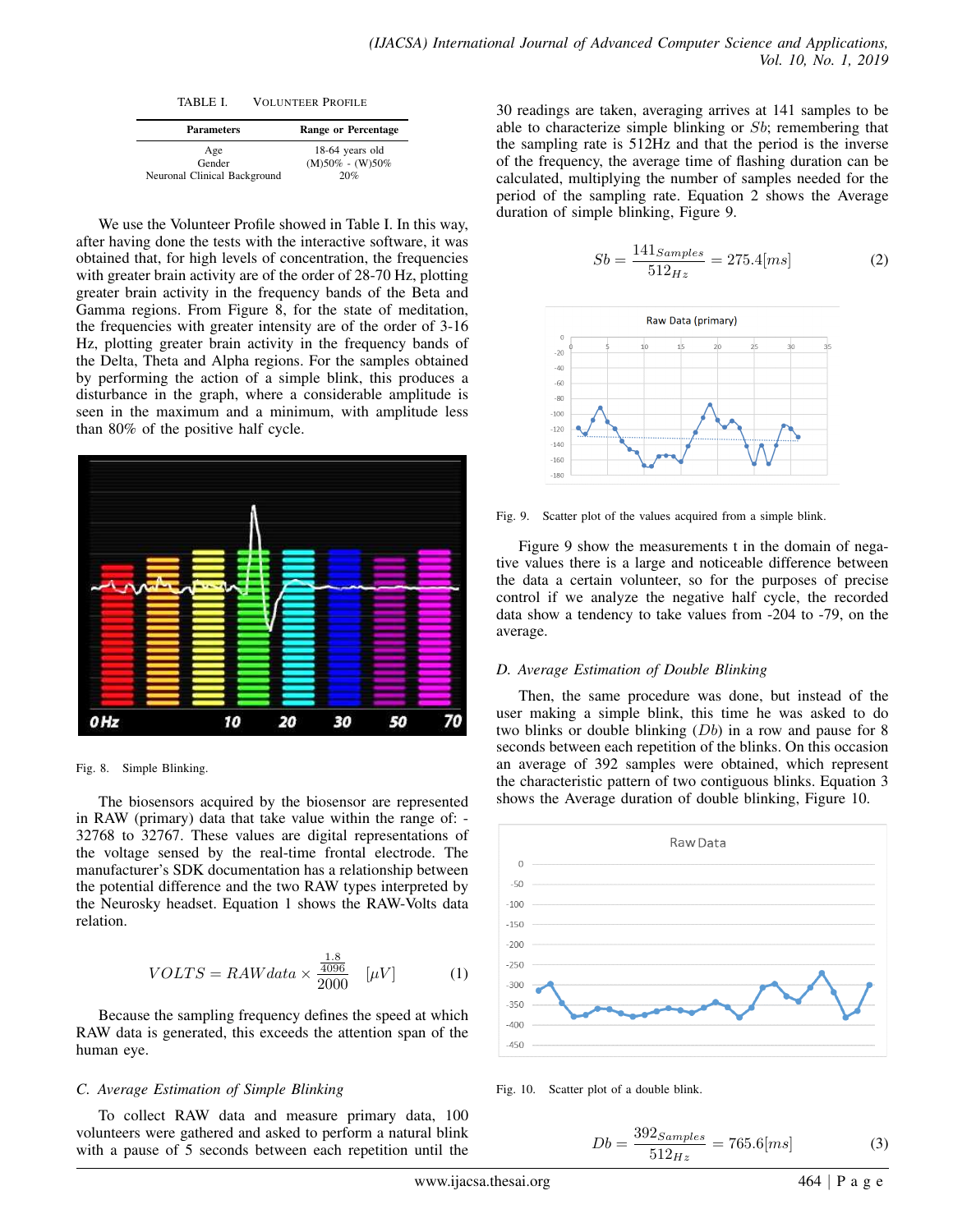The maximum amplitude parameter reached by each individual varies depending on the intensity of the effort and speed applied to the blinking. However, it is possible to characterize an average duration of the disturbance present in the measurement, with this type of analysis.

## *E. Average Estimation of Natural or Involuntary Blinking*

Then a second test was performed on the volunteer under free conditions of external stimuli, and he is made to think that the readings of the protocol have ended, with the diadema still on, a talk is kept outside the current context with the applicator of the tests, of this In this way a distractor was induced and a second applicator discreetly takes note of the number of flashes that the volunteer performed, after 3 minutes the counting and measurement stops. A short disturbance of the average values could be observed in each person, there is a trend between the collated data, which describes a rapid increase of values to be more positive and at a lower speed to be negative, later returning to its mid range, these they are the natural blinking patterns, that is, involuntary, which produce a disturbance with a time of 26 samples on average, Figure 11.



Fig. 11. Scatter plot with RAW data of natural or involuntary blinks.

## *F. Discussion of Blinking Estimation*

It was concluded in this activity that the very small number of samples in this type of blink, is attributed to the fact that concentration levels during readings were very low, and meditation predominated. The value in the samples read in the positive domain resembles the case of simple and voluntary blinking values, but because it does not have enough negative samples required, to have a high correlation with the characteristic pattern of a control potential , does not cause interference or the action of a click when it is not desired. Although the previously described ranges are very useful, it was considered to take into account more input variables for the control method, which are necessary for the development of the proposed application, and, therefore, can improve the efficiency of the application. performance, to be able to discriminate the data that represent the action potential for the desired click. It follows that energy levels fall when you have the opportunity to rest, and, therefore, the average levels are kept in a very low biopotential range, and that allows the brain to save energy. The existence of variations in the potential caused by the action of a blink, within the parameters of electrical measurement.

Figure 12 shows two disturbances are observed, which correspond to two simple blinks with an inactivity interval of 4 seconds, it can be verified that the minima in the recovery zone are characteristic, according to the level of blink intensity , being an intense blinking, it would be seen with a more negative recovery potential, Figure 13, there are 4 blinks given in pairs, each time they are made in a short time between each event, its influence makes the second event have a minimum of more positive recovery, and its transition period will be shortened.



Fig. 12. Potential difference of a simple blink.



Fig. 13. Difference of potential of a double blink.

## IV. BLINKING MODELING

The values reported by the action of a blink interpreted by RAW values, show a considerable variation, this makes necessary a better individualization by individual, for which the characterization was proposed by means of the use of eSense readings for its detection, Figure 14. This detection mode normalizes the RAW values in a range of 0 to 255, which represent the degree of effort applied when performing a blink. The sampling space considered for the analysis is 200 samples per person. And this gave the following result: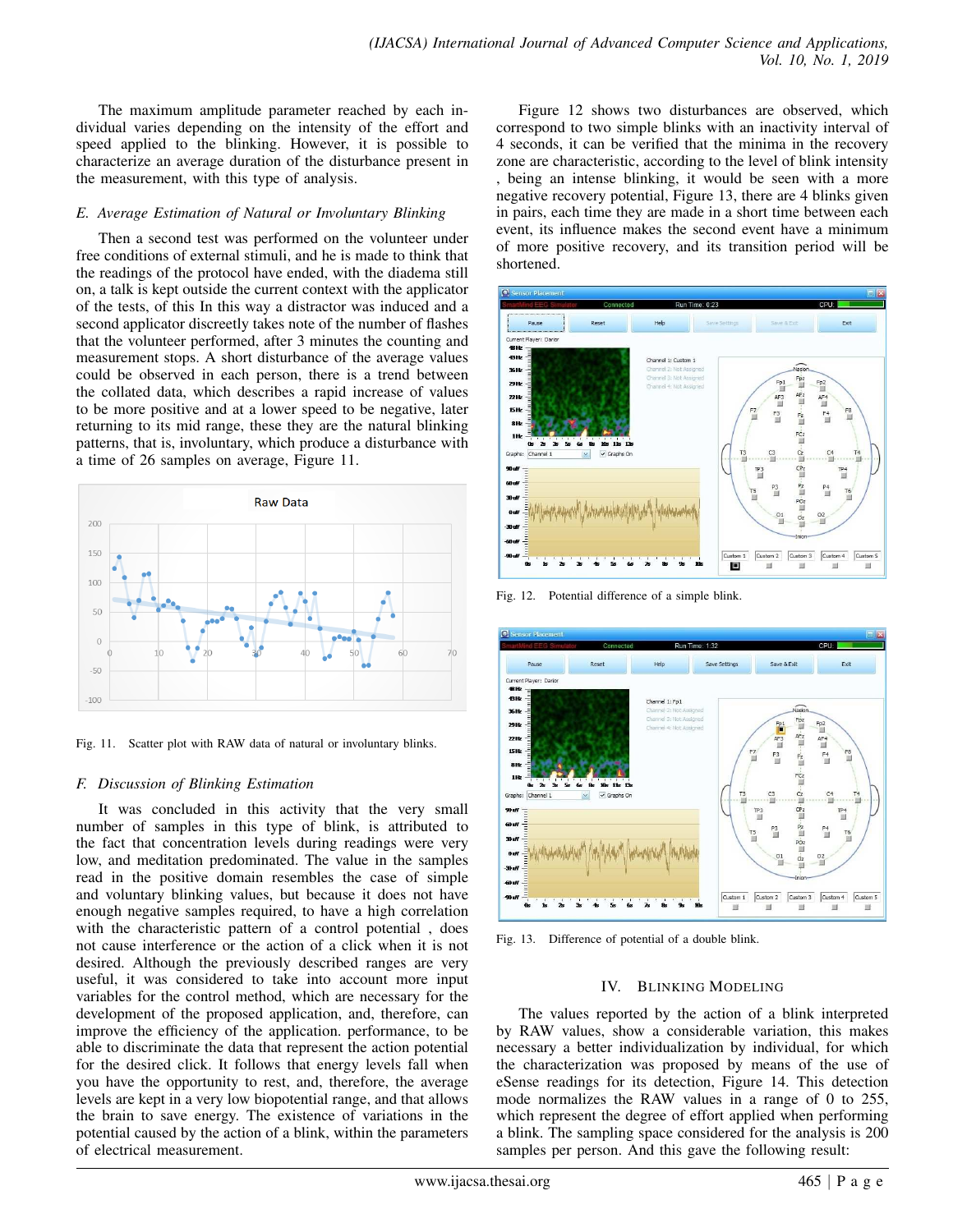Each type of blink is executed separately, a break of 2 to 3 seconds is taken in simple occurrences, and a rest of 3 to 5 seconds in double occurrences. For double occurrences, it is necessary that they be carried out in less than a second time.

- Simple Blinking: It could be seen through the readings that the average intensities are: 83.9, 63.7 and 47.1. Where the factors responsible for the evaluation of recorded intensities were:
	- Speed of Blinking
	- Applied force
	- Marginally high concentration levels



Fig. 14. Simple Blinking samples and their different intensities that were obtained.

From the statistical point of view, the calculation is made considering as a minimum criterion the 80% probability for the event, the results show that characteristic ranges of each group can be defined, based on the normal distribution, Figure 15.



Fig. 15. Normal distribution in the case of a simple blink.

Double Blink: It was possible to appreciate through the readings that the average intensities are: 96.7, 68.4 and 53.3. It is shown in more than 90%, that the trend lines show a negative slope in terms of the recurrence of events, as in the simple blinking. The average blinking times were from 347 to 691 [ms], Figures 16 and 17.



Fig. 16. Double Blinking Samples.



Fig. 17. Normal distribution in double blinking.

There are some special cases. Then, the control with the headband could not be adequately done, a special case was included to characterize the special blinks. In particular, five cases of people with some type of sleep disorder were detected, or they presented drowsiness indices. These conditions affect the detection of blinking, since sometimes no reading was obtained, and of which the few that were detected were of a low intensity, Figure 18.

So in these cases it was concluded that this caused the involuntary closing of the eyelids and their subsequent abrupt opening, and this caused that the levels of concentration were null and marginally low meditation, so it was very unlikely that it could be characterized the application with this type of features described above.

## V. *Brain*M*ouse* INTERFACE

The application that was made is called *Brain*M*ouse* and it depends on the NeuroSky EEG diadem model MindWave Mobile for an interaction between the computer and the user, where the Microsoft Windows operating system is supported. Figure 19 shows the UML diagram of the software and see more clearly the interaction between the user and the team where the software is running.

In order to have a better management of the program,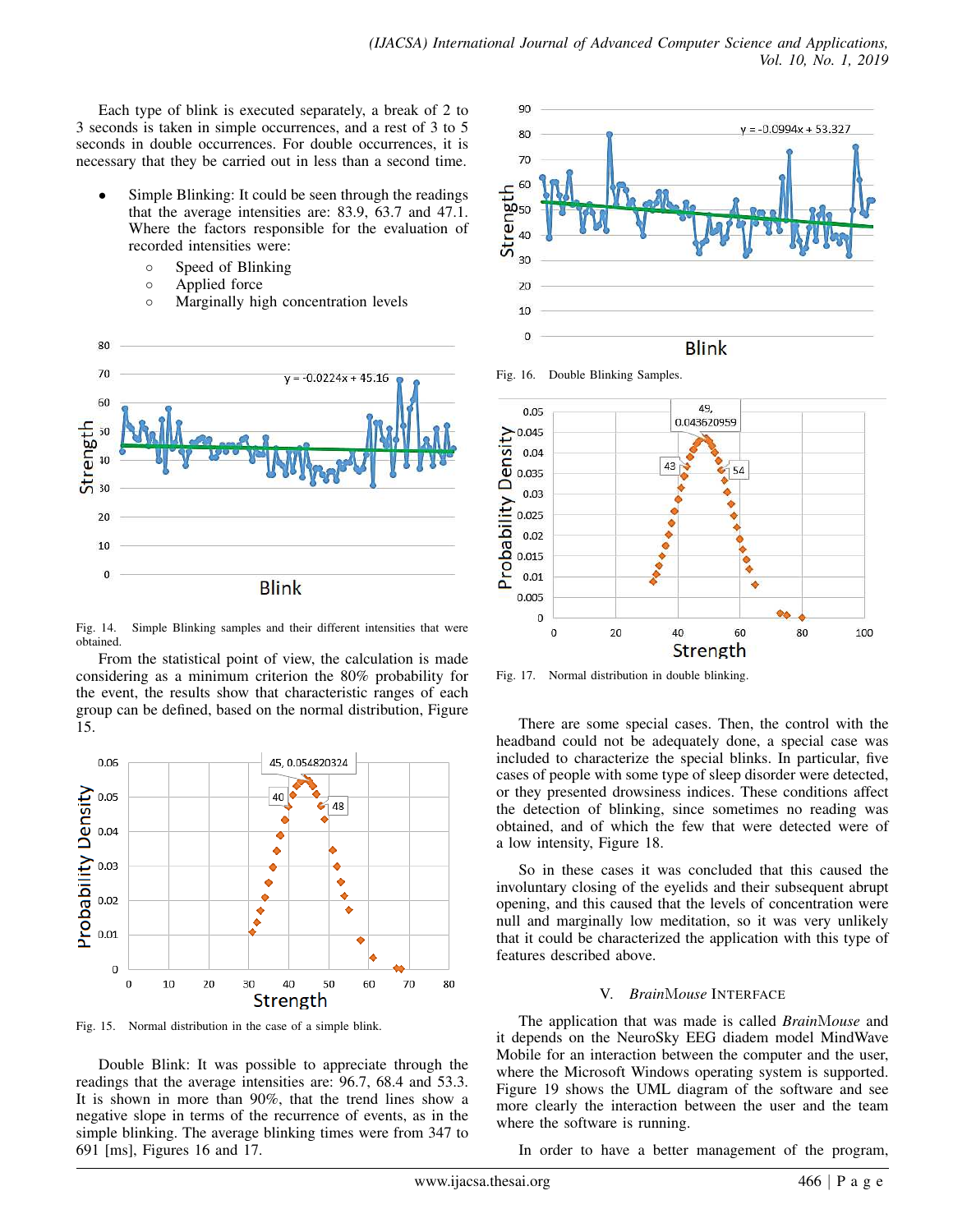

Fig. 18. Probability density under conditions of extreme fatigue.



Fig. 19. Sequential UML diagram.

several classes were used, the important ones being:

- The Resources class was used for the subprocesses that were required for the management of hardware resources.
- The Position class was planned with the mouse control methods.
- The NumBlink class represents process-oriented auxiliary methods and variables for the detection and calculation of the value of the blink intensity.
- The NeuroSky class includes methods of connection and manipulation of primary data, belonging to the manufacturer's libraries.

The next step was to integrate the libraries provided by the SDK of the manufacturer of the headset, it was also necessary to include in the project directory, the following folders and files:

- 1) libs/:
	- ThinkGear.dll (library)
	- JayrockJson.dll and NLog.dll (support libraries)
	- NLog.xml y NLog.config (configuration files)
	- NLog.LICENSE.txt y Jayrock.LICENCE.txt License file)
- 2) TG-HelloEEG.exe (a compilation reference of the project shows)
- 3) HelloEEG Sample Project (source code)

After having integrated the libraries and project directories, a project was created in the Visual Studio Suite.

- 1) After creating a project in Visual Studio, a base code is created.
- 2) Once the import is done, the event handlers are initialized and the object that will help in the connection that was made with a method called ConnectScan, this allows us to validate and assign an available COM port for the connection.
- 3) The operating system then assigns two ports exclusively for communication, to send and receive information during communication.
- 4) When blink detection is required, it must be activated manually.
- 5) Through the bluetooth module, the program looks for the NeuroSky EEG headband.
- 6) When the program detects a device, the function is called, to establish the temporary connection and start the data reading.
- 7) When the connection fails, it displays a message to the user.
- 8) If everything is executed without error, the information is received and stored in a data vector, then an object is created that will allow access to the raw information and time variables, as well as the data sent by the eSense detection modes, meditation and concentration.
- 9) The connection quality between the EEG device and the computer, are monitored every second by the PoorSignal data, where a value of zero represents the maximum quality of stability of the link, and the value of 200 is reported when the connection has been lost.

## *A. Mouse Control by Means of Blink Discrimination*

Based on the previous studies, we have a reference of intensity ranges by blinking, which plays an important role in making the difference between a voluntary or involuntary blink.

- 1) Voluntary flashes are discriminated by a threshold, in the scale of intensities, well, simple blinks have a direct relationship with low intensity indices.
- 2) A blink with greater force and speed produces a greater intensity than in the previous case, however, in some cases it was identified that, given the characteristic group, not all of them rose in the same proportion of intensity over average. Because of that, the mental state of concentration was combined with the intensity of blinking, to result in a much higher elevation of blinking intensity and easier to discriminate.
- 3) The double and consecutive flashes, by means of their detection form the base to effect the action of double left click.

Since double blinks also cover the same range of low intensities as in the first case, the consideration of a second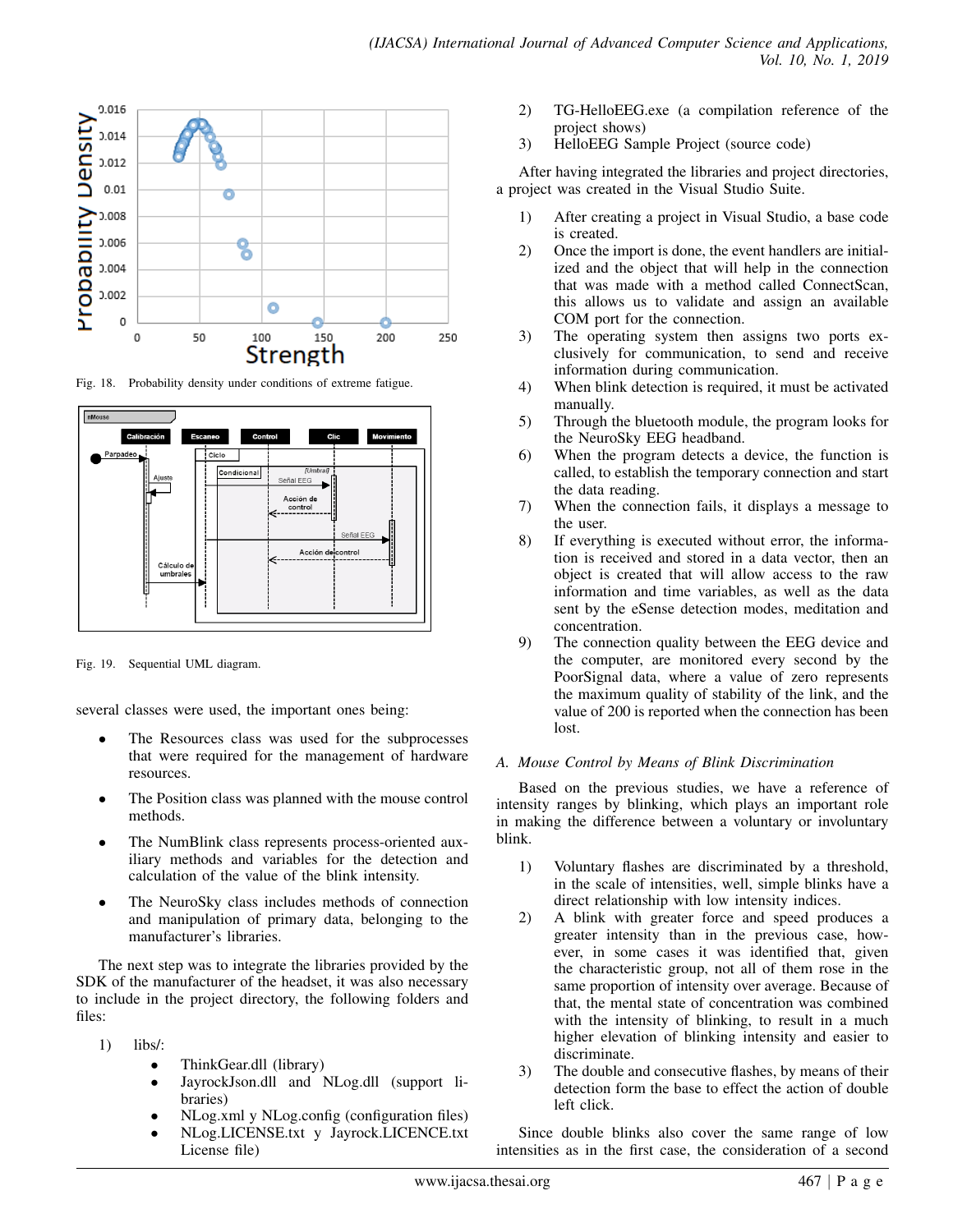variable to differentiate them becomes evident. This is where the time variable comes into play, as is shown in Figure 20, a pair of consecutive flashes in a time interval relative to one second, produce a disturbance of combined intensity greater than the average, therefore, with the criterion of number of blinks equal to two, within a range of less than one second and of the intensity range between the average and the high threshold, the click count can be performed to make a reliable discrimination of the type of blinking, and its corresponding control action.

| HelloEEG!               |
|-------------------------|
| scanning port: COM40    |
| Validating:             |
| scanning port: COM7     |
| Validating:             |
| Device found on: COM7   |
| Time:1471032693.38167   |
| Time:1471032694,31756   |
| Time:1471032695,40799   |
| Time:1471032696,29804   |
| Time:1471032697.31      |
| Time:1471032698,32461   |
| Time: 1471032699, 28809 |
| Time: 1471032700, 30707 |
| Time:1471032701.31202   |
| Time:1471032702,28553   |
| Time:1471032703.30208   |
|                         |
|                         |
|                         |

Fig. 20. Clock time of the proposed System.

Although the ranges that can be used in the differentiation between blinks are varied, they can be limited with the use of arithmetic and statistical tools. The use of the arithmetic mean of all the data obtained in the measurements to volunteers was carried out, including the extension of data capture to extra volunteers, to obtain the normal non-cumulated distribution of ranges of intensities present in the measurements. Equation 4 shows the Definition of the arithmetic average.

$$
\bar{x} = \frac{1}{n} \sum x i = \frac{x1 + x2 + \dots + xn}{n}
$$
 (4)

As a first criterion of limitation, it was established, as a minimum, to take into account only the recorded intensities that exceed the 80% probability of repetition, of event of the detected samples. Establishing two borders, which later were the reference to take into account, in establishing the lower and upper limits of the detection range.

Obtaining the average, we reached the general range of 50- 106 in the intensity scale, but this range does not adapt to the three characteristic groups found, so it was necessary to make an arbitrary classification of the readings to be averaged, and separate them with the data that were similar, after repeating the calculations, 3 new ranges were obtained, after the new calculation with two adjustments of 15% and 40% extra in the lower and upper limits, to extend the detection probability index, according Table II.

| TABLE II. | PRELIMINARY THRESHOLDS |  |
|-----------|------------------------|--|
|           |                        |  |

| <b>First Estimated thresholds</b> |
|-----------------------------------|
| 38-66                             |
| $45 - 101$                        |
| 89-152                            |

Subsequently, the extension of the upper limits with a second threshold, to complement and better limit the intensities. Resulting in the depicted in Table III.

| TABLE III. | FINAL THRESHOLDS                  |  |
|------------|-----------------------------------|--|
|            | <b>Final Estimated thresholds</b> |  |
|            | 38-66-91<br>45-101-132            |  |
|            | 89-152-187                        |  |

These ranges are required in the discrimination detected by blink intensity, assigning the lower range for each group to the actions of left click and double left click, there is no conflict between them, despite being within the same range, since it is used of reference the time of a second, as a limit to make a difference between the simple and double events. The upper ranges are designed for the detection of intense blinking, in conjunction with the reference variable of marginally high concentration, a minimum criterion of 60% is established by the mental state of concentration, which must be present at the time of detection , when these conditions are fulfilled, the action of the right click is carried out. With those ranges and taking into account the 3 characteristic groups, the calculation of an initial average was carried out, so that the application fits the normal flicker ranges of each person, that is the reason why the flow diagram incorporates the calculation is called adaptive. This process must be the first to run in the application, before allowing the control of the cursor, thereby ensuring that the user has a range more consistent with their profile of average blinking intensity.

## *B.* BrainMouse *Methodology*

Then, the blink adaptive flow diagram is shown where the EEG variable refers to the intensity and as a final result of the process the thresholds that delimit the valid detection ranges are adjusted. And along with this is the control of blinking clicks that depend on the adaptive control, and allows to calibrate the thresholds characteristic of the user at the time of use.

In order to describe the methodology of *Brain*M*ouse* Interface in three subprocess:

- 1) Blink Calibration and Click Control, Algorithm 1<br>2) Mouse movement diagram, Algorithm 2
- 2) Mouse movement diagram, Algorithm 2
- 3) Diagram *Brain*M*ouse*., Algorithm 3.

The double-click control action is achieved in the same range as the simple events, although it seems that it is not contemplated in the flow diagram, it is not necessary to create a routine or conditional case, since the action time in simple detection it is immediate, which allows the conditions so that the clock of the machine and the operating system itself, are in charge of recognizing based on the proximity time. In the diagram only two possible cases are contemplated, depending on the intensity of blink, which is within thresholds one and two, if it exceeds the first threshold the simple click events are generated as a result. On the other hand, if the threshold 2 is exceeded, it is determined that the control click corresponds to the right click event, and when the threshold 3 is exceeded the activation by commands of the movement mode will be obtained as a result. It is necessary that the person performs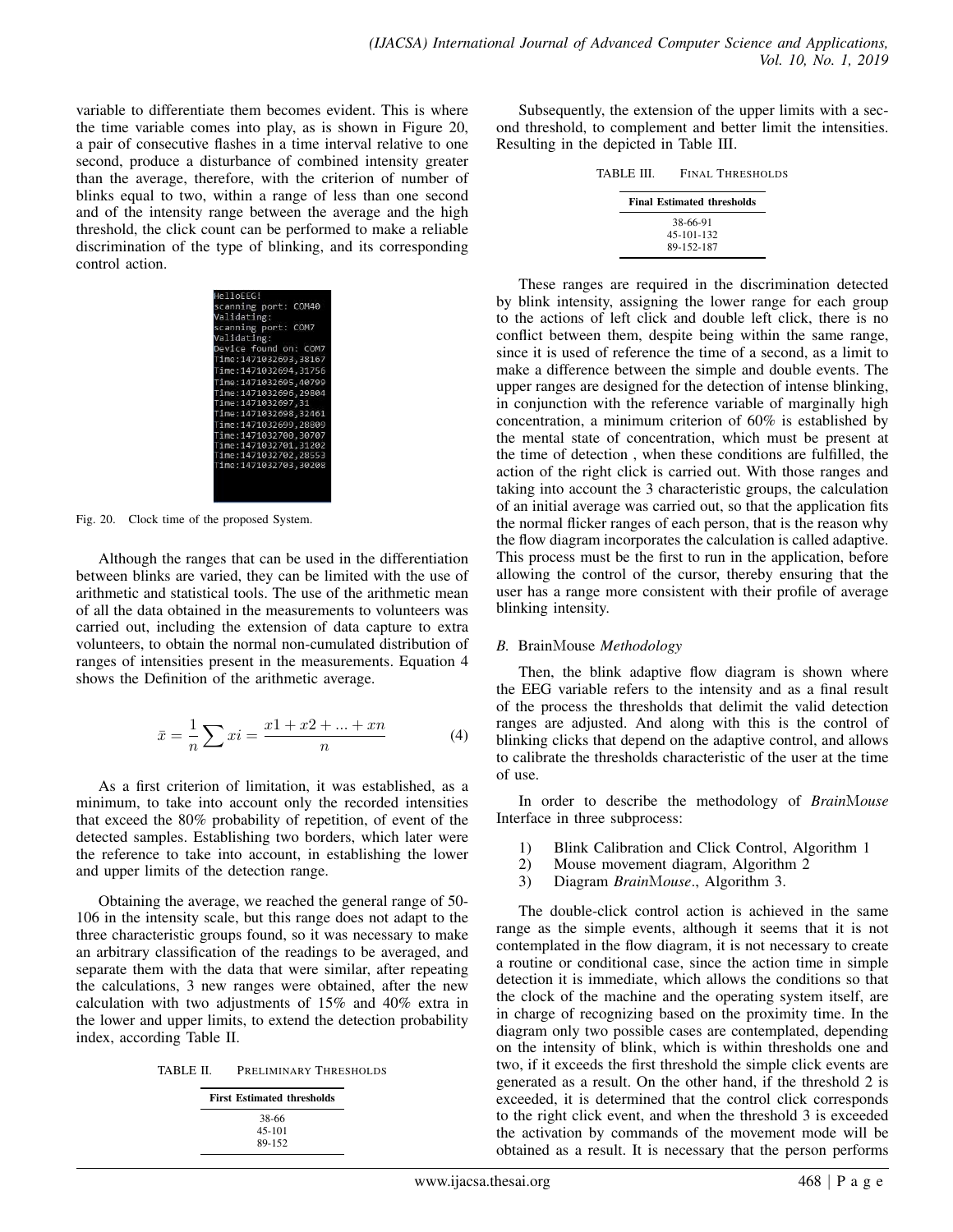| Algorithm 1: Flowchart for Blink Calibration and |                                                                                         |  |  |
|--------------------------------------------------|-----------------------------------------------------------------------------------------|--|--|
|                                                  | Click Control.                                                                          |  |  |
|                                                  | Input: $EEG$                                                                            |  |  |
|                                                  | <b>Output:</b> <i>U1, U2, U3</i><br>1 BlinkStrenght=The value of the blinking intensity |  |  |
|                                                  | $2$ C=0, Prom=0, Sum=0, ini=1                                                           |  |  |
|                                                  | 3 if BlinkStrenght then                                                                 |  |  |
| $\overline{\mathbf{4}}$                          | V=BlinkStrenght                                                                         |  |  |
| 5                                                | $C = C + 1$                                                                             |  |  |
| 6                                                | if $ini=1$ then                                                                         |  |  |
| 7                                                | $Sum = Sum + V$                                                                         |  |  |
| 8                                                | if $C=10$ then                                                                          |  |  |
| 9                                                | $Prom = Sum/10$                                                                         |  |  |
| 10                                               | $ini=0$                                                                                 |  |  |
| 11                                               | if $Prom < 69$ then                                                                     |  |  |
| 12                                               | $U1 = 38$                                                                               |  |  |
| 13                                               | $U2 = 66$                                                                               |  |  |
| 14                                               | $U3 = 91$                                                                               |  |  |
| 15                                               | if $Prom > 69$ then                                                                     |  |  |
| 16                                               | $U1 = 45$                                                                               |  |  |
| 17                                               | $U2 = 101$                                                                              |  |  |
| 18                                               | $U3 = 132$                                                                              |  |  |
| 19<br>20                                         | else<br>$U1 = 89$                                                                       |  |  |
| 21                                               | $U2 = 152$                                                                              |  |  |
| 22                                               | $U3 = 187$                                                                              |  |  |
|                                                  |                                                                                         |  |  |
| 23                                               | if $C>10$ then                                                                          |  |  |
| 24                                               | if $clic = true$ then                                                                   |  |  |
| 25                                               | if $EEG > U1$ y $EEG < U2$ then                                                         |  |  |
| 26                                               | Left Click Mouse Event                                                                  |  |  |
| 27                                               | if $EEG > U1yEEG \leq U2$ then                                                          |  |  |
| 28                                               | Rght Click Mouse Event                                                                  |  |  |
| 29                                               | if $EEG > U3$ then                                                                      |  |  |
| 30                                               | clic=falso                                                                              |  |  |
| 31                                               | LLama al Algoritmo 2                                                                    |  |  |
|                                                  |                                                                                         |  |  |

a simple and very intense flicker, which must exceed the border value calibrated in threshold 3 (U3), when exceeding the range the blinking activates the movement mode of the cursor, allowing the blinks of intensity with value between the calibrated thresholds one and two, perform the count of simple blinks. The proposed control method of movement by blinking, follows a trend very similar to the control of the click, in order to achieve an effective and general, the control of the movement by cursor on the screen, rules of action were established. The rules were proposed and analyzed during the design process, but their implementation was formalized, shortly after having achieved control by means of single and double blinks. Although the proposed and adapted thresholds are involved in the detection by intensity of the event, they were the basis of the control over the click, these ranges were also used when defining rules, which allow the control of movement in the mouse. The rules contemplated with cursor movement are:

- Blink Strenght: Start or stop motion control
	- One Blink: Move to the right
	- Two Blinks: Movement to the left
	- Three Blinks: Upward movement
	- Four Blinks: Moving down

Complementing the description of the operation of the application, the description of action by movement includes the Algorithm 1.

Finally, the operation of *Brain*M*ouse* can be summarized



by means of the flow diagram, with Algorithm 3.

|  | Algorithm 3: Diagram BrainMouse.                     |  |
|--|------------------------------------------------------|--|
|  | 1 $\vartheta$ =Port value assigned for communication |  |

|                | 2 if MindWave Mobile not paired then                               |
|----------------|--------------------------------------------------------------------|
| 3              | Verify the port assignment $COM(\vartheta)$ y $COM(\vartheta + 1)$ |
| $\overline{4}$ | Assign ports $COM(\vartheta)$ y $COM(\vartheta + 1)$               |
| 5              | if <i>PoorSignal</i> $\leq$ 25 then                                |
| - 6            | Data detection=BlinkStrengh                                        |
|                | <b>if</b> BlinkStrenght then                                       |
| $\bf{8}$       | Call to Calibration Algorithm                                      |
|                |                                                                    |
|                |                                                                    |

#### VI. EXPERIMENTAL RESULTS AND EVALUATION

The system will support a large number of users types, not only quadriplegics, but also users without any motor disability permanent or temporary. The system is able to respond with a 97.5% degree of reliability in the desired control of the cursor, once the user calibrates his profile and adapts with less difficulty to the flicker sensitivity scale.

The system will support a large number of users, not only quadriplegics, but also users without any motor disability. We can consider a lightweight interface since user only needs to have 20 MB of free disk space and 32 MB of free RAM. Since this application lacks graphical interface, it does not include package diagram or analysis of effectiveness in menu or window navigation. The application runs as a sub-process in the operating system, and does not prevent 100% display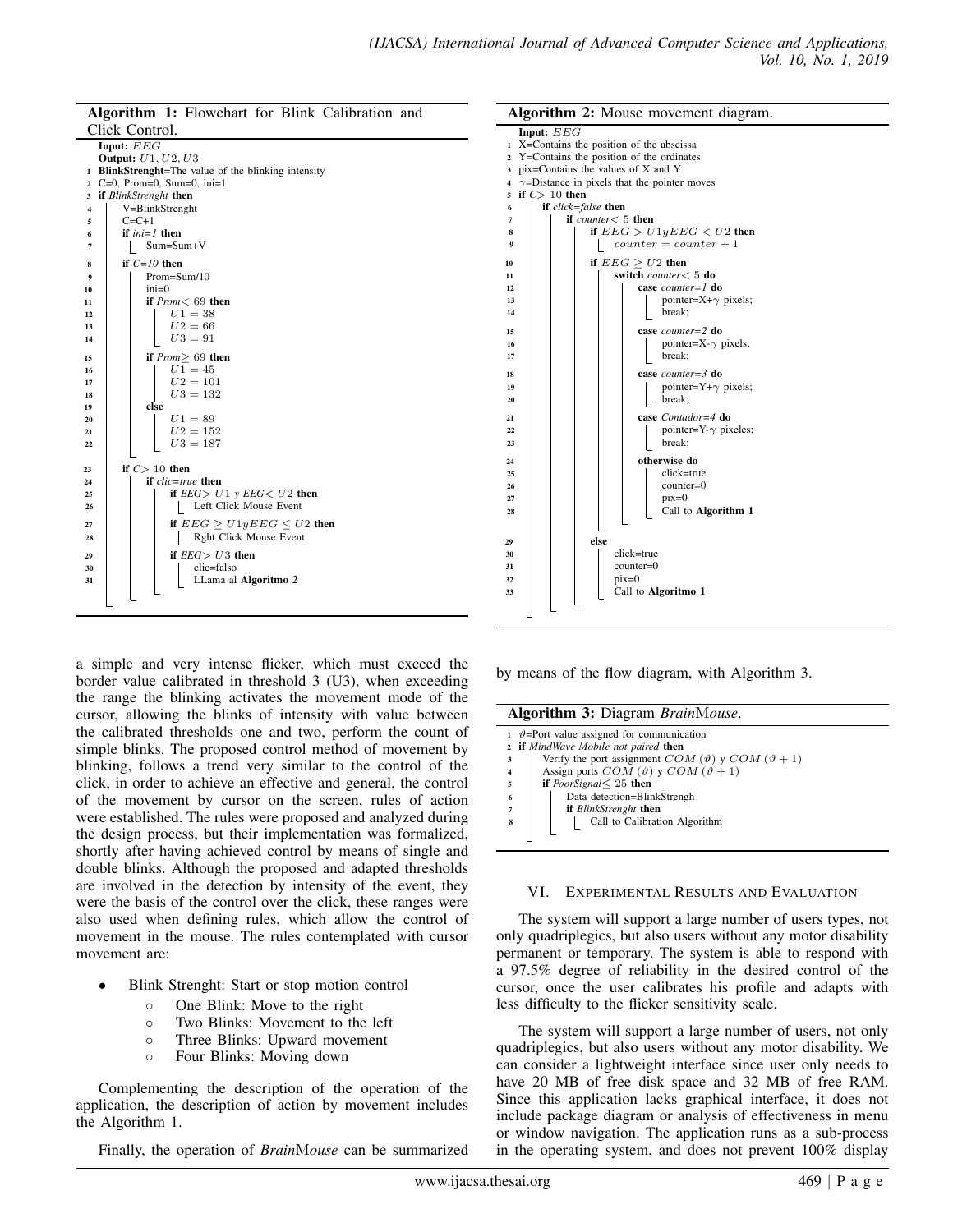of the rest of the applications and windows displayed on the desktop. Likewise with these results, it can be concluded that the rules of both flicker for the control of click and movement, work correctly. We use a HP Pavillion 23, Figure 21.



Fig. 21. HP Pavillion 23.

The tests were developed within the parameters considered normal: free of distractors, conditions of extreme fatigue, intense drowsiness or external physical stimuli that could alter the volunteer, during the execution of the tests. The usability test was carried out on 100 people who were considered common users for this proposal, we contact them in *October 1st* Hospital of the Mexican Health System, which was their first time interacting with the application in several different stages with different purposes such as office programs like Libre Office *Writer* or *Impress* or Web Browsers such as Opera, Chrome or Mozilla Firefox. So we collect approximately 475 opinion scores. So, these users describe our interface as friendly, which refers to the ease of interaction of the application with the user, without having to consult a manual or online help.



Fig. 22. Evaluation of friendly aspect for the user.

Figure 22 shows that 95.08% of users who evaluated how easy to interact for mouse control were reported. 4.92% considered a moderate learning difficulty, to understand the operation of the application.

## VII. CONCLUSIONS

In the present document we presented an Interface called *Brain*M*ouse*, which helped a 100 peoples motor disabilities specially tetraplegic or quadriplegic people that they can move the mouse of the computer by means of blinking or any neural response. We got the 95.08% of acceptance and the Interface uses the data obtained from a neuronal system using MindWave Mobile which is responsible for taking reliable readings of the electrical signals generated in the human brain, through non-intrusive neuronal interfaces. The recorded data were used by the *Brain*M*ouse* Interface so that the mouse performed functions such as an up, down, left lateral, right lateral, left click, right click and double click. Thus, this interface has all the options that a conventional mouse would have, we obtained 97.5% degree of reliability in the desired control of the cursor. As future work will be extended features that control your wheelchair as well as other common functions on a desktop computer, such as turn on, turn off, print, or open any kind of program.

#### ACKNOWLEDGMENT

This article is supported by National Polytechnic Institute (Instituto Poliécnico Nacional) of Mexico by means of Project No. 20190046 granted by Secretariat of Graduate and Research, National Council of Science and Technology of Mexico (CONACyT). The research described in this work was carried out at the Superior School of Mechanical and Electrical Engeniering (Escuela Superior de Ingeniería Mecánica y Eléctrica), Campus Zacatenco. It should be noted that the results of this work were carried out by Bachelor Degree students Dario Rodríguez Hernández, Isabel Meraz Galeazzi and Alexis Armando Rivera García. Also, M.en C. Roberto Galicia Galicia is thanked for the support and logical and methodological support.

## **REFERENCES**

- [1] A. A. Abdellatif, M. G. Khafagy, A. Mohamed, and C. F. Chiasserini, "Eeg-based transceiver design with data decomposition for healthcare iot applications," *IEEE Internet of Things Journal*, pp. 1–1, 2018.
- [2] G. Gayathri, G. Udupa, and G. J. Nair, "Control of bionic arm using ica-eeg," in *2017 International Conference on Intelligent Computing, Instrumentation and Control Technologies (ICICICT)*, July 2017, pp. 1254–1259.
- [3] J. Lee, W. J. Song, and H. C. Shin, "Eeg binarization for burst suppression segmentation," in *2018 International Conference on Information Networking (ICOIN)*, Jan 2018, pp. 828–830.
- [4] R. Nivedha, M. Brinda, D. Vasanth, M. Anvitha, and K. V. Suma, "Eeg based emotion recognition using svm and pso," in *2017 International Conference on Intelligent Computing, Instrumentation and Control Technologies (ICICICT)*, July 2017, pp. 1597–1600.
- [5] F. Abtahi, T. Ro, W. Li, and Z. Zhu, "Emotion analysis using audio/video, emg and eeg: A dataset and comparison study," in *2018 IEEE Winter Conference on Applications of Computer Vision (WACV)*, March 2018, pp. 10–19.
- [6] Y. R. Aldana, B. Hunyadi, E. J. M. Reyes, V. R. Rodriguez, and S. V. Huffel, "Nonconvulsive epileptic seizure detection in scalp eeg using multiway data analysis," *IEEE Journal of Biomedical and Health Informatics*, pp. 1–1, 2018.
- [7] L. Beltrachini, "Sensitivity of the projected subtraction approach to mesh degeneracies and its impact on the forward problem in eeg," *IEEE Transactions on Biomedical Engineering*, pp. 1–1, 2018.
- [8] P. W. Chen, C. W. Huang, and C. Y. Wu, "S 8channel analog frontend acquisition circuit with fast-settling hybrid dc servo loop for eeg monitoring," in *2018 IEEE International Symposium on Circuits and Systems (ISCAS)*, May 2018, pp. 1–5.
- [9] E. M. Imah and A. Widodo, "A comparative study of machine learning algorithms for epileptic seizure classification on eeg signals," in *2017 International Conference on Advanced Computer Science and Information Systems (ICACSIS)*, Oct 2017, pp. 401–408.
- [10] Y. Jiao, Y. Zhang, X. Chen, E. Yin, J. Jin, X. y. Wang, and A. Cichocki, "Sparse group representation model for motor imagery eeg classification," *IEEE Journal of Biomedical and Health Informatics*, pp. 1–1, 2018.
- [11] H. K. Lee and Y. S. Choi, "A convolution neural networks scheme for classification of motor imagery eeg based on wavelet time-frequecy image," in *2018 International Conference on Information Networking (ICOIN)*, Jan 2018, pp. 906–909.
- [12] S. Lee, M. J. McKeown, Z. J. Wang, and X. Chen, "Removal of highvoltage brain stimulation artifacts from simultaneous eeg recordings," *IEEE Transactions on Biomedical Engineering*, pp. 1–1, 2018.
- [13] F. P. A. Lestari, E. S. Pane, Y. K. Suprapto, and M. H. Purnomo, "Wavelet based-analysis of alpha rhythm on eeg signal," in 2018 Inter*national Conference on Information and Communications Technology (ICOIACT)*, March 2018, pp. 719–723.